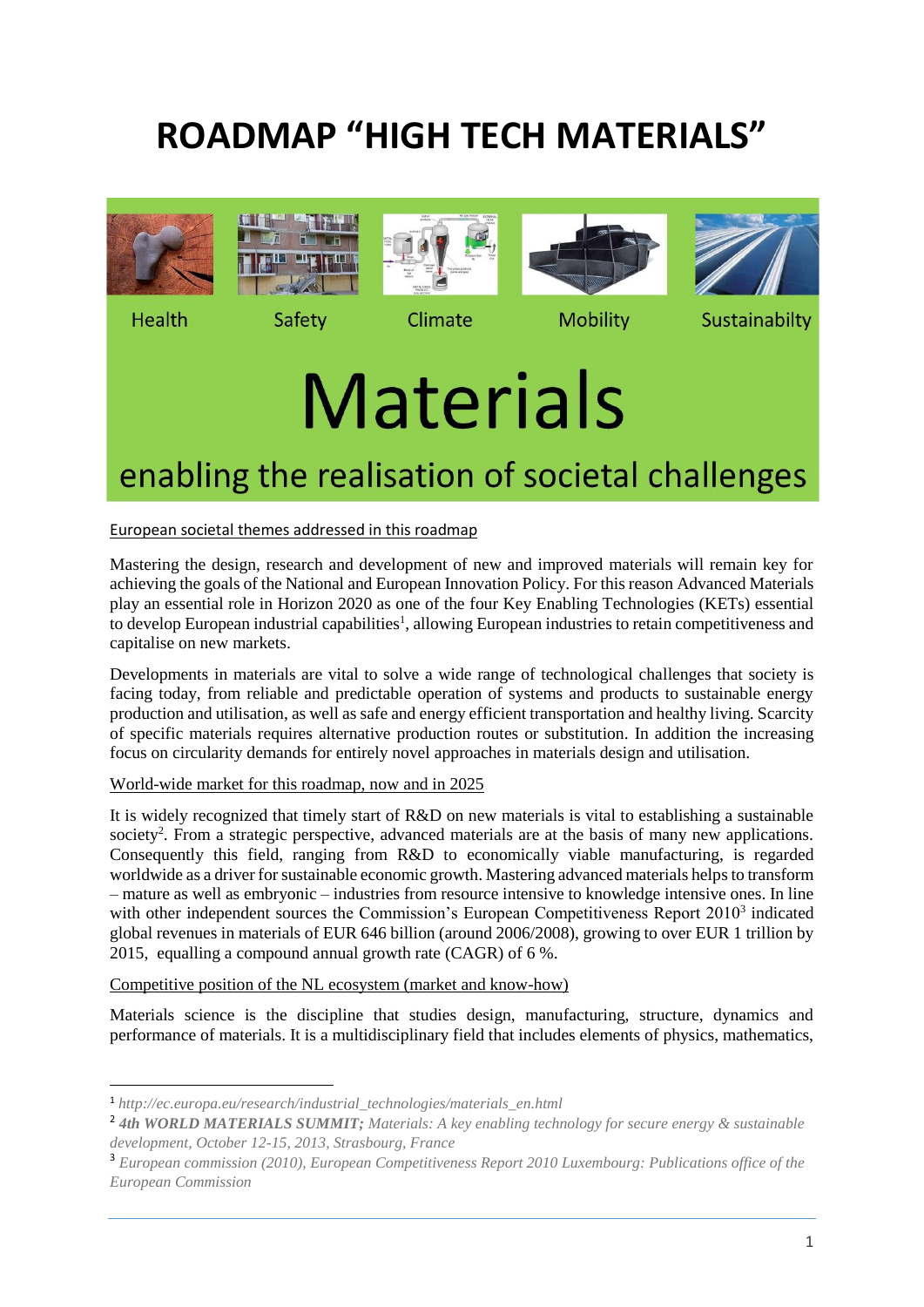chemistry, biology and engineering. Materials science studies cover a broad range of length scales from atomic scale all the way up to the macro-scale.

Many excellent academic research groups reside in the Netherlands resulting is a very strong Dutch Materials Science field with a citation impact of 1.7 times the world average<sup>4</sup>. A remarkable number of knowledge intensive industries, global multi-nationals with R&D labs in the Netherlands as well as young innovative start-ups reside in The Netherlands. Academic and industrial partners have a good track record of collaboration in joint research programs. This establishes an excellent basis for innovations that strengthen the Dutch economy.

# **2. Applications and technologies**

## State of the art review (industry and science)

Innovations in materials are essential to enable the realisation of societal themes for a broad range of market segments<sup>5</sup>. As a result the research is diverse and this roadmap deals with nine industrial sectors: Aerospace, Automotive, Civil, Energy, Maritime, Medical, Professional and Consumer Products, Rail and Security. The focus is not only on the HTSM market segments but a significant material developments component supports the topsectors Energy, Life Sciences & Health, Agri&Food and Water. In addition a strong link exists with the topsector Chemistry as many materials developed within this sector find their applications in the High Tech sector.

# Future developments in present and new markets

Main drivers for the **Transport** sector include reduction of emissions and energy consumption, combined with increasing attention for safety and reliability. Important trends are the introduction of materials with an improved weight over strength ratio, more efficient engines working at higher temperatures and reduction of friction losses in the drive train. Developments should deliver robust production processes and products that operate with zero disturbances at affordable costs. New ductile Ultra High Strength Steels will be introduced into the **Automotive** market requiring the development of new alloying strategies. Coatings have to be developed that resist higher temperatures. Fundamental insight in the metallurgical and physical background of metals production is required to accurately control process conditions arriving at the desired microstructures and properties. The need for zero disturbances in the **Rail** sector leads to introduction of materials that combine excellent fatigue properties with reduced wear.

Hybrids and composites will increasingly be used in the transport sector where combination of low weight and high strength is essential. This is extremely important for the **Aerospace** sector, where morphing materials and structures will be introduced allowing robots to switch between hard en soft states. Additive manufactured components will increasingly be used for more complex structures and components.

In **Maritime and Offshore** applications high temperatures and pressures combined with abrasive and corrosive environments put severe demands on the materials to be used. Additional functionality will be provided through coatings and materials delivering special properties like anti-fouling and self-healing. The general trend in the transport sector to use tailored materials and hybrid solutions, will require development of novel joining techniques like welding and adhesive bonding. In the **Civil** sector buildings are responsible for 40% of energy consumption and 36% of  $CO<sub>2</sub>$  emissions in the EU<sup>6</sup> and Construction and demolition waste (CDW) accounts for approximately 25% - 30% of all waste

1

<sup>4</sup> *Dutch Materials, Challenges for Materials Science in The Netherlands – report of the FOM Materials Foresight Committee, version 30-11-2015*

<sup>5</sup> *Portfolio for Research and Innovation, The Dutch National Research Agenda,2017*

<sup>6</sup> *<http://ec.europe.eu/energy/,2015>*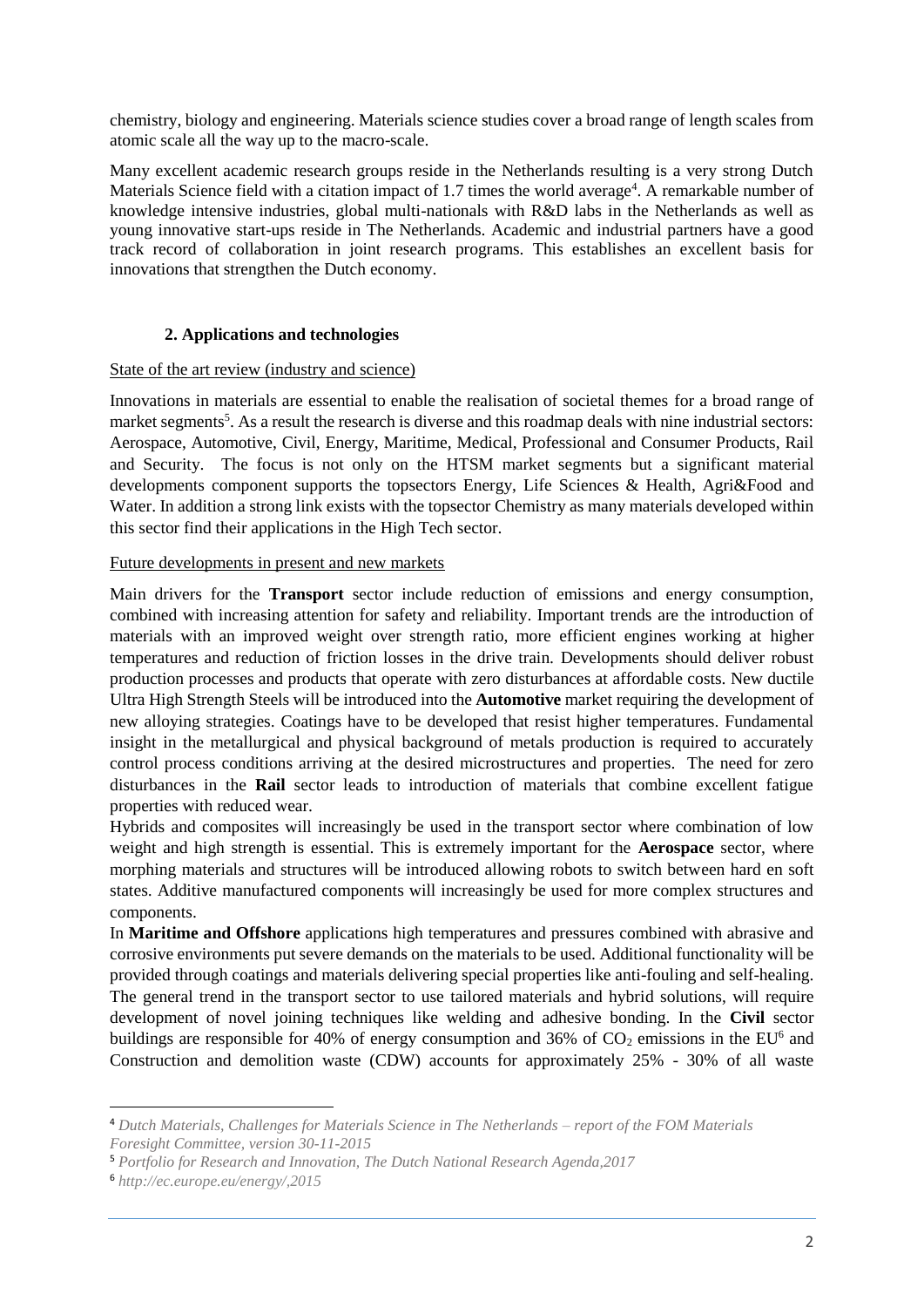generated in the EU<sup>7</sup>. Securing resource and energy efficiency are key drivers to improve sustainability of buildings and civil constructions. Securing resource and energy efficiency are key drivers to improve sustainability of buildings and civil constructions. New cements and road pavements, and alternative components (e.g. bio-materials) are increasingly being applied and waste materials are upgraded for reuse. Another driver is aging of structures creating an urgent need for improving the understanding of the material behaviour. Novel designs incorporating multifunctional material elements will be produced by Macro 3D printing techniques for buildings. Dirt repellent coatings will ensure that buildings are maintenance free and keep looking like new for a longer period of time. Civil structures tend to get larger, e.g. bridges with a lower number of pylons requiring increased application of higher strength steels. Fiber reinforced composites are introduced to allow maintenance free operations and to reduce the total life cycle costs. A future development is the integration of additional functionalities in structures such as energy extraction and information systems.

A number of technologies for sustainable **Energy** production are being developed including solar, wind, tidal and possibly nuclear fission and fusion. A general theme in all these developments is a reduction of costs enabling cost effective competition with more traditional  $CO<sub>2</sub>$  emitting technologies.

Recently **Photo Voltaic** applications (PV) has gained further interest since grid parity has been achieved in many markets and cost competitiveness with traditional coal fired electricity is now a fact. This further drives the need for material developments that reduce the cost, while panel efficiency is increased. A lot of research was focused on thin films, including Perovskites, the fastest-advancing solar technology. Developments cover a wide range of topics from integration with building components for light weight modules and interconnections to advanced junctions, transparent conductive interlayers and functional coatings.

An important driver for the **Wind energy** is social acceptance of wind turbines. For this reason novel wind energy farms are often placed offshore with an additional advantage that the stronger, less turbulent winds enable higher energy production with more benign structural loads. Other highly relevant drivers like cost effectiveness and reliable energy production, result in requirements for larger blades, efficient power conversion and maintenance free operations. Larger blades have to be produced in robust production processes with reliable resins and fibers, with often unprecedented glass or carbon composite material thicknesses. Reliability must be proven for all materials under the combined influence of longterm fatigue and environmental loads (temperature, humidity, UV-radiation). Hybrid materials are required to integrate functionality in the various components, e.g. erosion-resistant water-proof coatings, materials for lightning protection and conduction, aerodynamic effectors. Tower-support structure-, and blade-hub connections are demanding hybrid connections between highly different materials. High strength steels with good joinability have to be used for the tower enabling weight and cost reduction. Tribology of gear metals needs to be optimized for the severe wear and tear conditions, and optimal material usage (copper and rare earth materials) is required for generator cost-efficiency.

As renewable energy production is often depending on the local weather conditions, **Energy-storage** plays an important role in synchronising energy demand and supply enabling continuous availability of electricity. This can be done by developing light weight batteries with a high capacity e.g. by introducing new electrode materials. Alternatively Photo Electro Chemical cells are in development that can produce electrical energy or hydrogen in a process similar to the electrolysis of water requiring electrodes for Photo Electro Chemical water splitting.

Energy efficient buildings require effective integration of **thermal storage** systems. High energy density storage materials are needed to offer long term multi-cyclic stability at tunable temperature levels. Advanced energy storage materials should be developed that are cost effective, safe and environmentally friendly with increased energy density of  $4 \text{GJ/m}^3$  (currently  $1 \text{ GJ/m}^3$ ).

**Nuclear power** production is very demanding for materials that have to survive under extreme conditions involving radiation, high temperatures and chemical attack by corrosive media. Material developments for existing **Fission** Technology are aiming to increase the reliability of operation by

**.** 

<sup>7</sup> *http://ec.europe.eu/environment/,2015*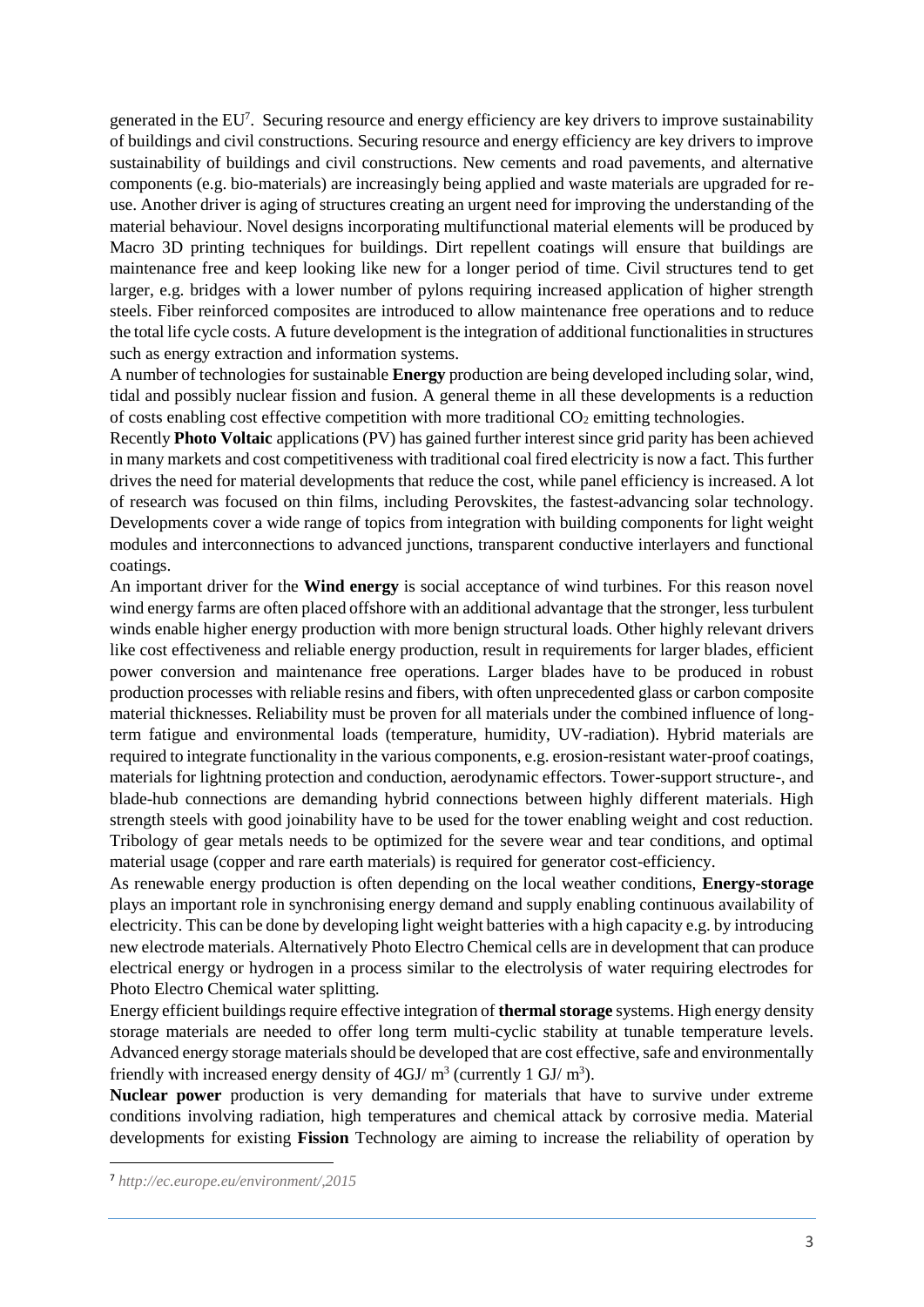replacing light water reactors by more accident tolerant fuels, requiring cladding materials with improved corrosion resistance. For new generations as the very-high-temperature reactor **(**VHTR) and the supercritical water reactor (**SCWR**), that work at higher temperatures and with increased radiation levels, novel materials that are resistant to these more severe circumstances have to be developed. Molten salt reactors can become reality in 20 years from now enabling safe operations and waste minimization. The technology operates at high radiation levels, high temperatures and with chemically aggressive fluids, creating very demanding circumstances for materials.

**Fusion** technology will require a long development time of over 40 years involving a broad range of material developments. The first wall will exist of Reduced Activation Ferritic-Martensitic (**RAFM**) steels and Oxide dispersion-strengthened (**ODS**) steels and use multi phase alloys and (in a later stage) liquid metal walls. In the final stage of economically efficient energy production flexible high temperature superconductors and Sc coils and ceramic Sc tapes that can survive the very severe circumstances need to be available.

The core business of **professional and consumer products** (semiconductor, instruments, printing, consumer electronics and electronics) is the high tech systems and nano-electronics industry. This sector is driven by low cost, reliable performance and low energy consumption. New materials like graphene, multifunctional oxides and functional coatings have to be explored for function integration at various length scales. Nano structured multilayers will be used to produce 3D Integrated Circuits able to contain large amounts of data in small volumes. Deposition technologies like Atomic layer deposition (ALD) techniques will lead to systems on chips and wearable electronics. Improved **Packaging** concepts with improved sealing or better sensing will play an important role to reduce waste of food, which is essential to feed the world. At the same time packaging materials have to be mono-materials where possible, allowing for recycling and re-use of the materials and thus minimizing waste.

Barrier films and thin films will be used for various applications as food packaging and the production of Organic Light Emitting Diodes (OLEDs). The need for increased productivity and accuracy will lead to lighter products and fast and accurate heat exchangers requiring materials with locally controlled functional and structural properties to be arrived at using novel options that additive manufacturing offers. Combinations of materials and graded materials will be used to create components with embedded sensors. These developments will only be possible if supported by advanced research on deposition and removal technologies for new materials in dedicated processes.

In recent years increased activity in the response to **security** threats has been observed. Metamaterials can be used to make objects and materials invisible to radar, and to develop antennas that don't interfere with each other. The development of sensors will first be focused on increased sensitivity and miniaturisation, in a later stage sensors will be produced on a large scale to reduce cost and allow wider use. Additive manufacturing techniques can be used to produce materials on site in circumstances where components may be needed fast, reducing the need to keep spare parts.

**Medical** technology can help to tackle the major challenges of an aging population. Additive manufacturing techniques for prosthesis and in bone tissue engineering has been growing in recent years. Metamaterials producing artificial muscles have the potential to be highly disruptive. Though currently in limited use, the technology may have wide future applications in industry, medicine, robotics and many other fields.

#### Questions and milestones for this roadmap in 2025

Developments in materials production and utilisation are essential to address a broad spectrum of societal themes, meanwhile also strengthening the Dutch economy, some examples:

• **Health.** Many materials related issues have to be tackled to address the needs of an aging population at affordable cost, examples include biocompatible materials for stents and implants, low friction materials for prostheses and joint replacements, and miniaturization and function integration in electronic devices.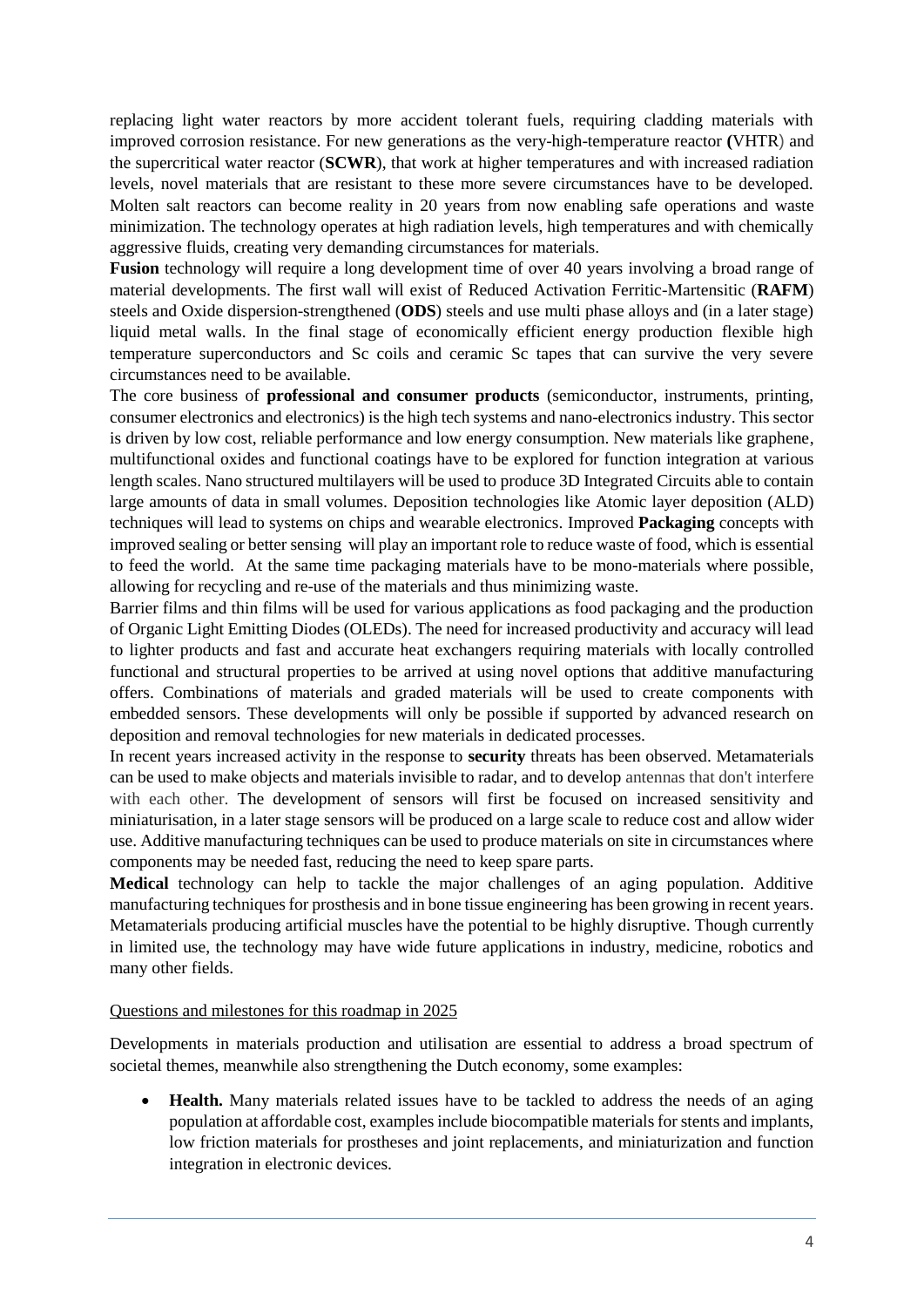- **Safety.** All man-made products and structures are subject to environmental loads and aging. Continued exposure leads to a slow but consistent loss of robustness. Understanding and predicting of degradation processes enables timely repair or replacement of a component before catastrophic failure. Ultimately autonomous self-healing/ self-repairing systems should be arrived at.
- **Climate & Energy**. For increased application of sustainable energy like photovoltaics and wind energy developments in functional and structural materials are essential. A new and promising environmentally friendly development is the combustion engine based on metal fuels with potential applications in the high power density production of heat and power.
- **Mobility**. Reduction of  $CO_2$  and  $NO_x$  emissions can be realised by increased utilisation of light weight/high strength materials, more efficient engines, and low friction surfaces. Technologies producing almost no tail pipe pollution, like electrical cars require the optimisation of batteries and fuel cells increasing efficiency and reliability and reducing costs.
- **Sustainability**. In engineering practice it is evidently desirable to reduce degradation processes of structures and devices in order to increase the durability. This is especially important when materials and functions are combined. A good example are Building Integrated Photo Voltaics (BIPV), where degradation of PV systems may not lead to the need for early replacement of the underlying roof structure. The Dutch government acknowledges the need for an accelerated transition to a circular economy<sup>8</sup> which is efficient (*reduce*), where alternatives are developed for scarce materials (*replace*) and materials are reused (*recycle*).

# **3. Priorities and implementation**

Priorities in the roadmap are determined by two aspects. Firstly innovative materials have to be developed based on fundamental scientific understanding. Secondly smart manufacturing and intelligent application of materials and products are key to implementation.

Production of materials with the desired structure is only possible by applying in depth through process knowledge on materials synthesis and processing. A major scientific challenge is to understand structure –property relations at all relevant length scales of existing, modified and new materials. The current rather descriptive models should be transferred into predictive models based on physical understanding, thus enabling scientists to develop advanced and smart materials with combinations of structural and functional properties that cannot be foreseen today. The performance of improved or even completely new materials and related products in their application should be understood from basis physical principles, allowing science based materials engineering to speed up industrial development.

Important scientific developments can be expected in 6 main domains: *Materials for sustainable energy & storage*, 2) *Next-generation engineering materials,* 3) D*esigner functional metamaterials, 4) Soft and bio-inspired materials, 5) Sustainable materials and 6) Thin Films and Coatings.* 

**1.1** A number of technologies for **Sustainable energy** p**roduction & storage** are being developed, where a general theme lies in offering cost effective energy solutions at zero  $CO<sub>2</sub>$  emission. Scientific themes strongly relate to the methodology of energy production, but in all applications materials developments are key for breakthrough innovations. Examples are solar cells that need nanostructured layers and materials for light absorption and photon management, wind energy in need of increased structural performance of large blades and support structures, nanostructured materials for batteries and supercapacitors and thermochemical materials for storage of thermal energy.

**.** 

<sup>8</sup> *Transitie -Agenda Circulaire Economie, 2018*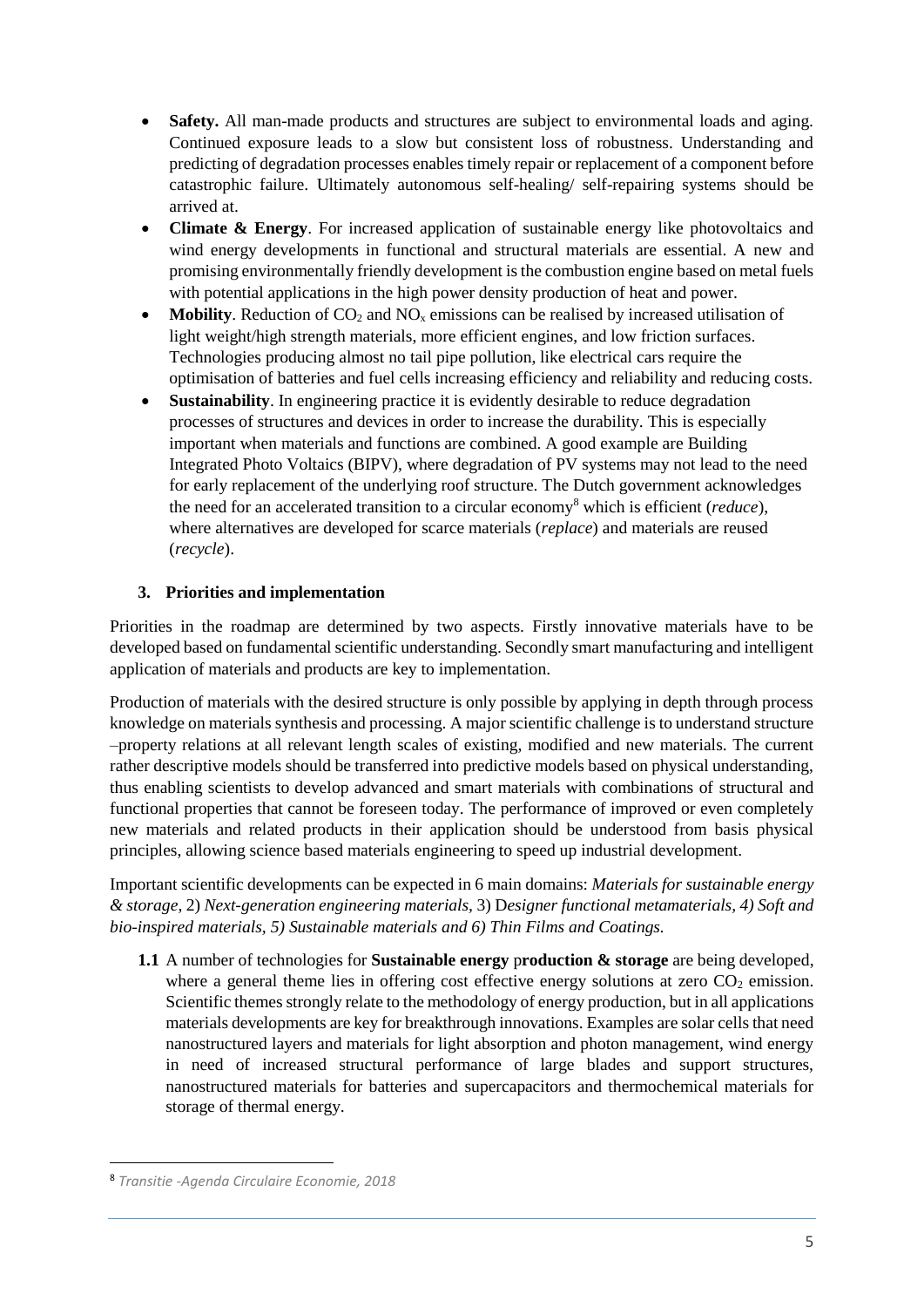- **1.2 Next generation engineering materials** provide load bearing capabilities and dimensional stability. Materials with improved weight to strength ratio, such as fiber reinforced polymers, advanced high strength metals, and hybrid solutions are increasingly applied to reduce energy consumption in transport applications. The potential of **hybrids and composites** is huge, important challenges remain in the application of cost effective fibers and resins, recycling and fast and cost effective processes to make the parts. **Nano structured metals** are developed to improve specific strength and formability of metals. Application of the materials requires fundamental research on joining and forming processes, including the development of stresses and the control of the final geometry. The durability and the evolution of wear and damage should be understood taking the role of structures, interfaces, soft and hard phases and coatings into account. Models need to be developed using multi-scale numerical simulations to translate physical phenomena on small scales to the actual performance on macro scale, where through process modelling and digital twinning of all phases of the materials use cycle will become the standard.
- **1.3** A fast growth in the understanding of how material behaviour emerges in complex materials makes it possible to **Designer functional metamaterials** with specific predetermined properties and functionalities. The metamaterials derive their functionality from their structure and offer unusual properties, examples include negative refraction of light, different magnetic properties and recently also acoustic, thermal and electronic features. Advanced processes (such as 3D printing, self-assembly, lithography and atomic scale manipulation) are being developed to make an unprecedented range of materials using control down to the atomic scale. New and unforeseen applications are expected in many domains such as data storage, photovoltaics, nanolithography and medical diagnosis. Developing successful applications of designer functional materials requires a strong fundamental understanding of material synthesis and assembly tools and theoretical and numerical (multi-scale) analysis techniques. Co-operation between engineers and scientists will be essential to bridge the engineering gap and to make the technology applicable for the industry.
- **1.4 Sustainable materials** are the ideal in a circular economy where there is a balance between resource supply and demand, no waste is produced and raw materials are reused in their entirety. The challenge to achieve increased materials and energy efficiency is huge, special topics include the replacement of scarce materials and the recycling of polymeric materials and bulk materials. A specific challenge with respect to the latter is the need for technology that can be applied locally in order not to create a large transportation footprint. In order to innovate for sustainability, methods to quantify the impact of new high tech materials are being further developed.
- **1.5** Novel functional properties of surfaces can be obtained by the application of **Coatings and thin films.** A wide range of properties can be achieved ranging from mechanical performance (e.g. hardness, wear resistance or lubrication) to functional properties (e.g. corrosion resistance, adhesion promotors, anti-fouling or light management). Deposition technologies need to be understood on different scales to control the processes and the product properties and to allow for upscaling to the industrial practice.
- **1.6 Soft and bio-inspired materials** is not included in this roadmap, but will be dealt with by the Topsector Chemistry.

# **1 Implementation Advanced & smart manufacturing, the fourth industrial revolution.**

Sensor technology, big data and cloud computing will enable new ways of production, where reliability and predictability are combined with customization of products under the conditions of flexible mass production. The ability to collect and analyse large amounts of data online enables intelligent technical systems and will result in **Smart Factories** that can make autonomous decisions, including methods of self-optimisation and self-configuration. By connecting machines, work pieces and systems, intelligent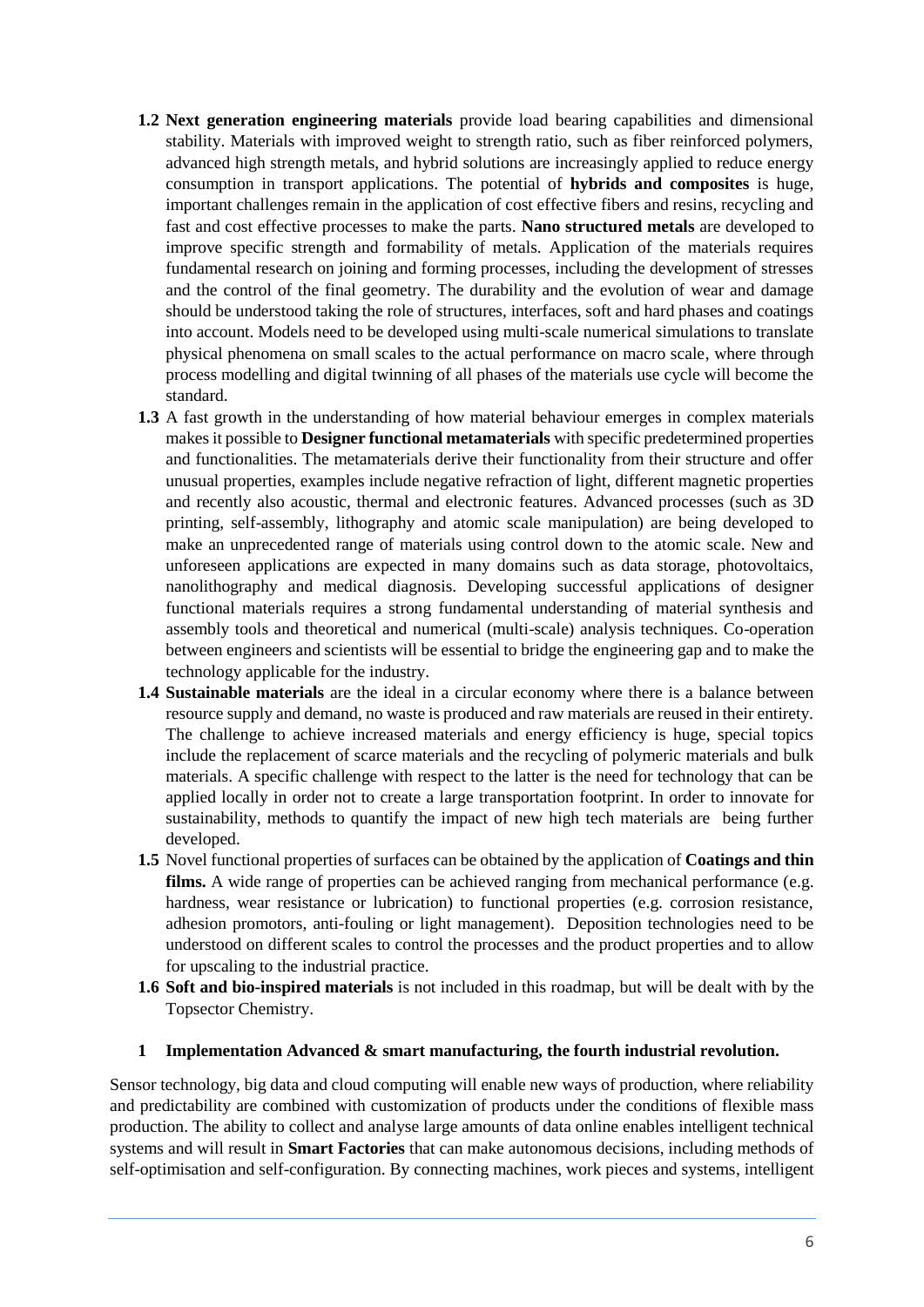networks are created along the entire value chain that can control each other autonomously, leading to cost effective, energy- and material efficient, and robust processes that continuously deliver high quality materials, products and processes. This is the basic principle of **Industry 4.0**, a term that was first introduced in Germany in 2017 9 . A similar initiative started in the USA and is known as the Smart Manufacturing Leadership Coalition<sup>10</sup>. And recently also in The Netherlands<sup>11</sup>, This development is seen as the fourth industrial revolution.

In an Industry 4.0 factory advanced monitoring and sensoring systems combined with peer to peer comparison and fusion of information from various components provides precise prediction on materials, components and systems and will enable management to reach just in time maintenance and near zero downtime.

## Implementation in public-private partnerships and ecosystems

To generate breakthrough solutions that go beyond incremental progress public private partnerships enabling scientists from academia to cooperate with engineers will be established.

Specific problems can be addressed in projects where e.g. one company co-operates with one university. To realise scientific research projects on materials for industries and at universities, relevant calls of NWO will be used.

A new trend is to create consortia, where a group of industries in the value chain, academia and research institutes cooperate in a **platform** of related activities. A concerted effort is made, aiming to address societal and economical challenges in a certain market segment or technology area. Fundamental research on new materials is combined with process know how to ensure that reliable and smart production processes are developed. Valorisation activities, with a focus on SME's, involving research institutes like BMC, ECN, NLR, TNO, and WMC, are included to enable introduction of new developments into the market in a timely and efficient manner. Examples of such platforms include:

- Materials (metals) for additive manufacturing; focusing on applications in the aerospace and high tech industry.
- Materials for constructions extreme environments, focusing on combinations of mechanical, physical and chemical challenges, mainly for transport and offshore applications.
- Materials for thin film manufacturing, focusing on new applications, materials and processes for thin film technology, coupled to the needs of the high tech industry
- Materials for composites, using a value chain approach and focusing on transport applications

It is foreseen that more platform activities will start in the future.

# Linkage with other innovation instruments (e.g., public purchasing)

# Not applicable

**.** 

# Collaboration and leverage with European and multi-national policies and programs

A transnational instrument to support cross-country cooperation on materials science and engineering is M.ERA-NET. The Horizon 2020 program attracted a number of applications involving Dutch organisations seeking support to develop new cross-sectoral industrial value chains across the EU. The INTERREG programme favours cooperation to remove disparities and foster exchange of good practices among different European regions. With strategic priorities on innovation and materials and

<sup>9</sup> *Industry 4.0 Working group, "recommendations for implementing the strategic initiative Industry 4.0," 2013*

<sup>10</sup> *<https://smartmanufacturingcoalition.org/>*

<sup>11</sup> *Smart Industry, Dutch Industry fit for the future, 2014*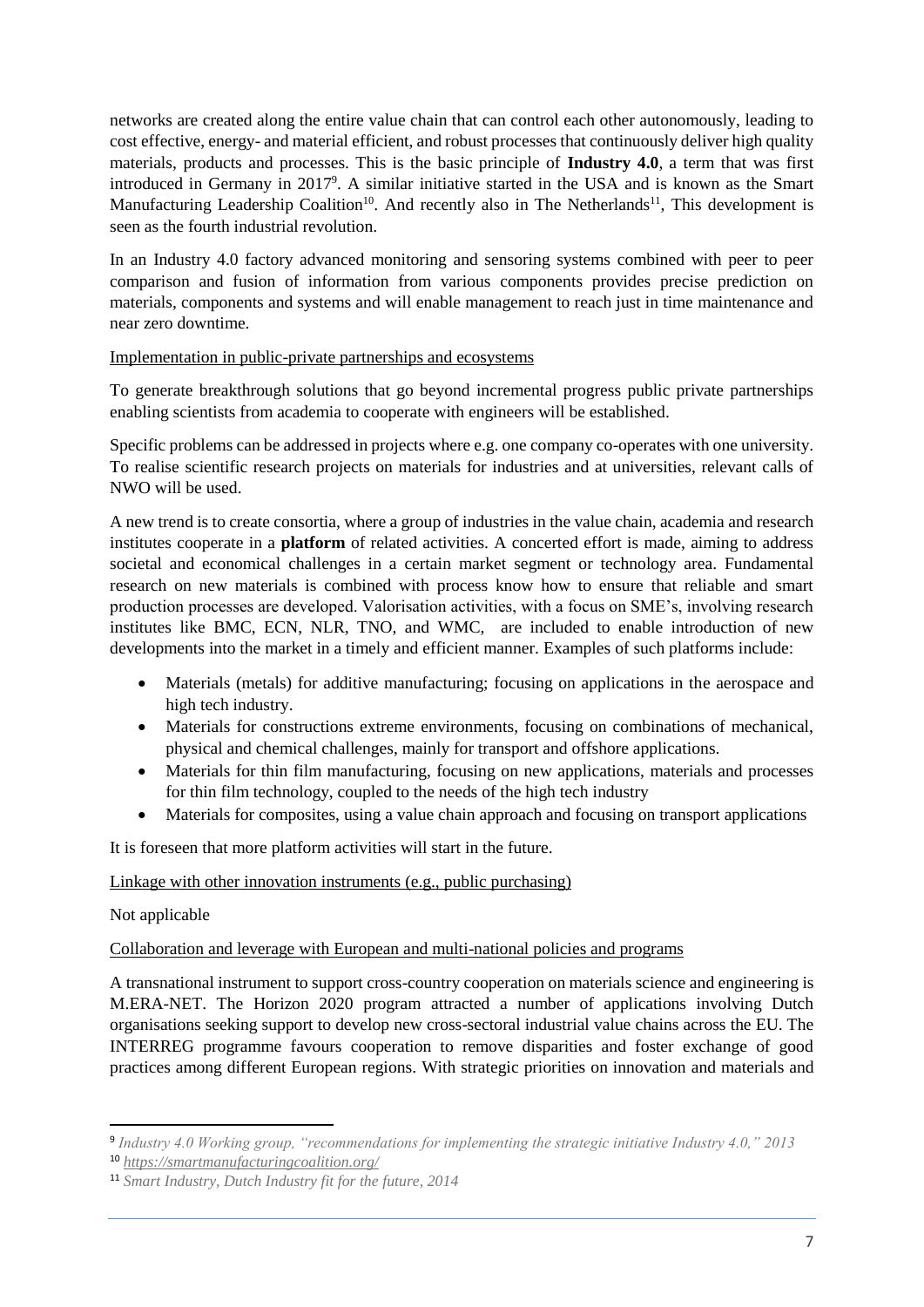resource efficiency, INTERREG is expected to play an increasing role in supporting materials innovation for the Dutch economy.

The EU Framework Programme for Research and Innovation Horizon 2020, will have a strong focus on developing European industrial capabilities in Key Enabling Technologies (KETs). Nanotechnologies, Advanced Materials and Advanced Manufacturing and Processing, have been selected as priority areas. There will be an emphasis on the contribution of Key Enabling Technologies to societal challenges.

Contractual Public-Private Partnerships (cPPPs)<sup>12</sup> will be used extensively for the implementation and deployment of the KET. They will allow industry to directly participate in the definition and implementation of research and innovation priorities. The three PPPs in the ["Nanotechnologies,](http://ec.europa.eu/programmes/horizon2020/en/h2020-section/nanotechnologies-advanced-materials-advanced-manufacturing-and-processing-and)  [Advanced Materials, Advanced Manufacturing and Processing, and Biotechnology"](http://ec.europa.eu/programmes/horizon2020/en/h2020-section/nanotechnologies-advanced-materials-advanced-manufacturing-and-processing-and) part of Horizon 2020 are:

- [Energy-efficient Buildings \(EeB\),](http://ec.europa.eu/research/industrial_technologies/energy-efficient-buildings_en.html)
- [Factories of the Future \(FoF\)](http://ec.europa.eu/research/industrial_technologies/factories-of-the-future_en.html) and
- [Sustainable Process Industries \(SPIRE\)](http://ec.europa.eu/research/industrial_technologies/ppp-in-research_en.html)

Other important programmes that foster materials development, especially relevant for metal manufacturing capabilities and related products, include the Eureka cluster "Metallurgy Europe" and the steel programme of the Research Fund for Coal and Steel **(**RFCS).

# **4. Partners and process** [200-400 words]

## Engaged partners from industry, science, and public authorities

The program will involve many innovative industries from a broad range of market segments including the energy, transport, civil and high tech sectors. Dutch industries will contribute to the delivery of the roadmap by supporting fundamental academic research on materials at universities. Research institutes like TNO, NLR, ECN and WMC will be involved to ensure that the results become available for industrial implementation. It is expected that the program will succeed to attract an increasing amount of Dutch SME's participating in platform projects growing to more than 70 industries.

Process followed in creating and maintaining this roadmap, role of SME

A recent report of the FOM Materials Foresight Committee is taken as a starting point for the HTM roadmap. It identifies four strategic research directions that built on key expertise that has been built up in the Netherlands in the past years<sup>3</sup>: 1) *Materials for sustainable energy*, 2) *Next-generation engineering materials,* 3) D*esigner functional metamaterials, 4) Soft and bio-inspired materials, 5) Sustainable materials and 6) Thin Films and Coatings.*

Separate roadmap sessions have been organised in March 2015 for each of the first three research directions involving ca. 60 representatives from leading academia and industry. The aim was to obtain a better insight in the drivers for the industry and society and to translate these into the future products and technologies that have to be developed. The roadmap was updated with the latest information and initiatives.

**.** 

<sup>12</sup> *http://ec.europa.eu/research/industrial\_technologies/ppp-in-research\_en.html*